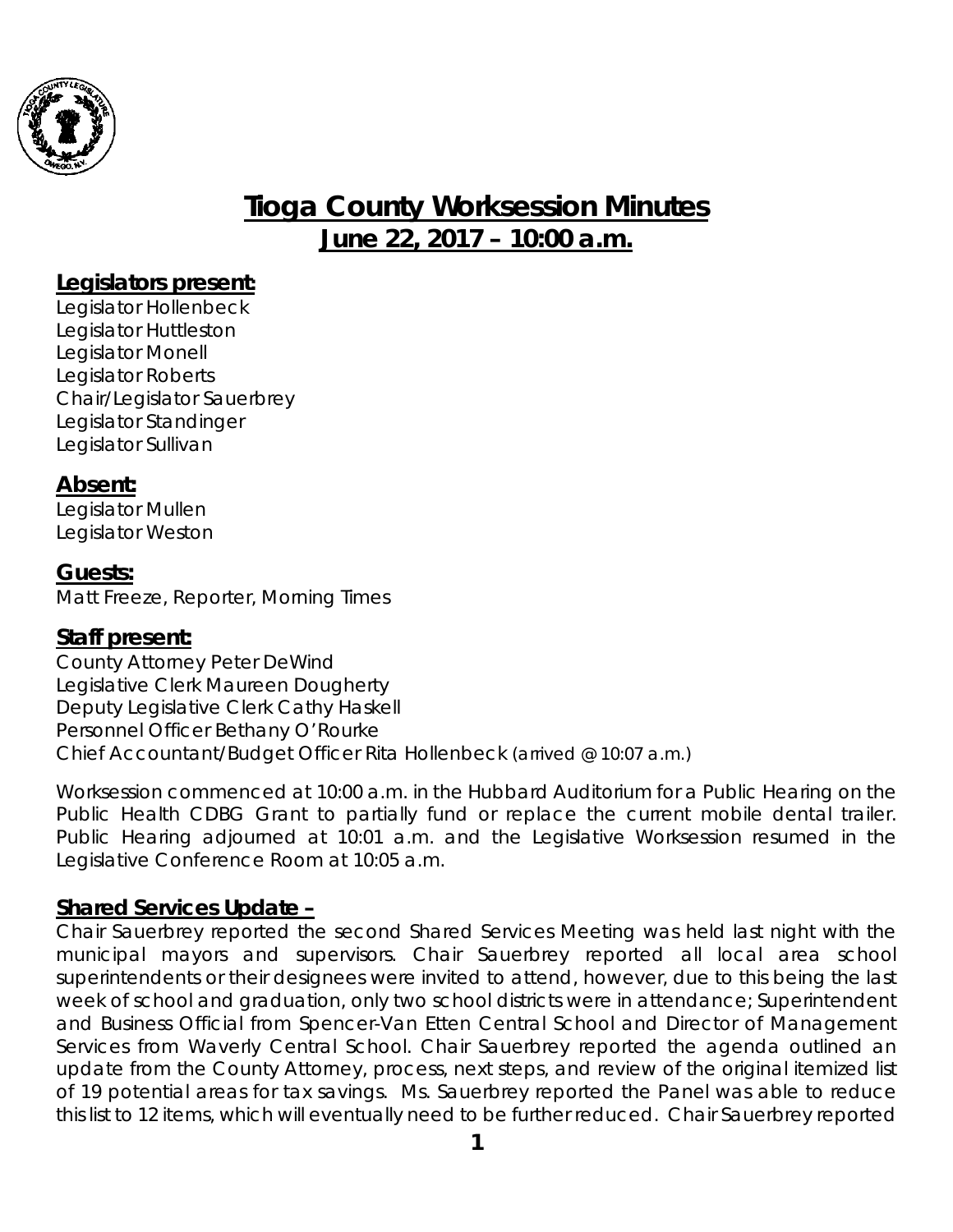one of the benefits of this process is the municipal officials are communicating and discussing potential ideas on how they can cooperatively work together. Chair Sauerbrey reported the process requires a plan be submitted to the Legislature by August 1, 2017, therefore, this will occur at the July 20, 2017 worksession. Chair Sauerbrey reported the Shared Services Panel does not have a finished plan, therefore, the Legislature will be presented with the itemized list that is currently being worked on with the intention of moving the process forward to reduce the list and start the calculation process to determine potential tax savings.

County Attorney DeWind reported a written formal report will need to be done by August 1, 2017 and submitted for Legislature review and feedback. Mr. DeWind reported the feedback will then be provided to the Shared Services Panel to determine whether a modified report is necessary. The Panel of municipal officials and school districts who choose to participate in advance of the September 15, 2017 deadline will be given the opportunity to either vote on the Plan, take no action, or vote the Plan down for the time being which will automatically move the Plan into the next year and allow continuation of the process. Legislator Sullivan inquired as to whether the Legislature is charged with approving the report that is submitted this year. Mr. DeWind reported the Legislature's review is more for editorial content and feedback only. Legislator Sullivan inquired as to whether there was 100% participation from the towns and villages at last night's meeting. Chair Sauerbrey reported the Village of Candor and Village of Owego were not represented and the Town of Tioga was represented by a councilman in the supervisor's absence. Chair Sauerbrey reported everything is being documented and the minutes can be shared with the Legislature. Legislator Sullivan inquired as to whether there was an update regarding the matching grant funds. Mr. DeWind reported he spoke with the Department of State a couple of weeks ago regarding our process and they indicated there are still no formal forms created nor have funds been allocated for next year. Mr. DeWind reported the application process is still in development. Mr. DeWind reported legislation states there will be funds available, but some are skeptical as to whether this is true or if there will be sufficient funds available to match the tax savings.

### **Approval of Worksession Minutes – June 8, 2017**

Legislator Sullivan moved to approve the June 8, 2017 Legislative Worksession minutes as written, seconded by Legislator Monell with Legislators Hollenbeck, Huttleston, Monell, Roberts, Sauerbrey, Standinger, and Sullivan voting yes with Legislators Mullen and Weston being absent. Motion carried.

## **Action Items:**

Currently, there are no action items for discussion.

## **Other –**

► *CSEA Negotiations Team Legislative Representative –* Chair Sauerbrey reported CSEA would like to meet again on either July 14<sup>th</sup> or August 9<sup>th</sup> and Legislator Weston is unavailable to attend either one of these meetings, therefore, inquired as to whether another Legislator was interested in temporarily serving on the negotiations team and attending one of these meetings. In addition to Legislator Weston, Legislator Standinger also serves on the negotiations team. Legislator Sullivan reported she would be available on August 9<sup>th</sup>, but not on July 14<sup>th</sup>. Legislator Hollenbeck reported if the meeting is scheduled for July 14<sup>th</sup> then he could attend in Legislator Weston's stead.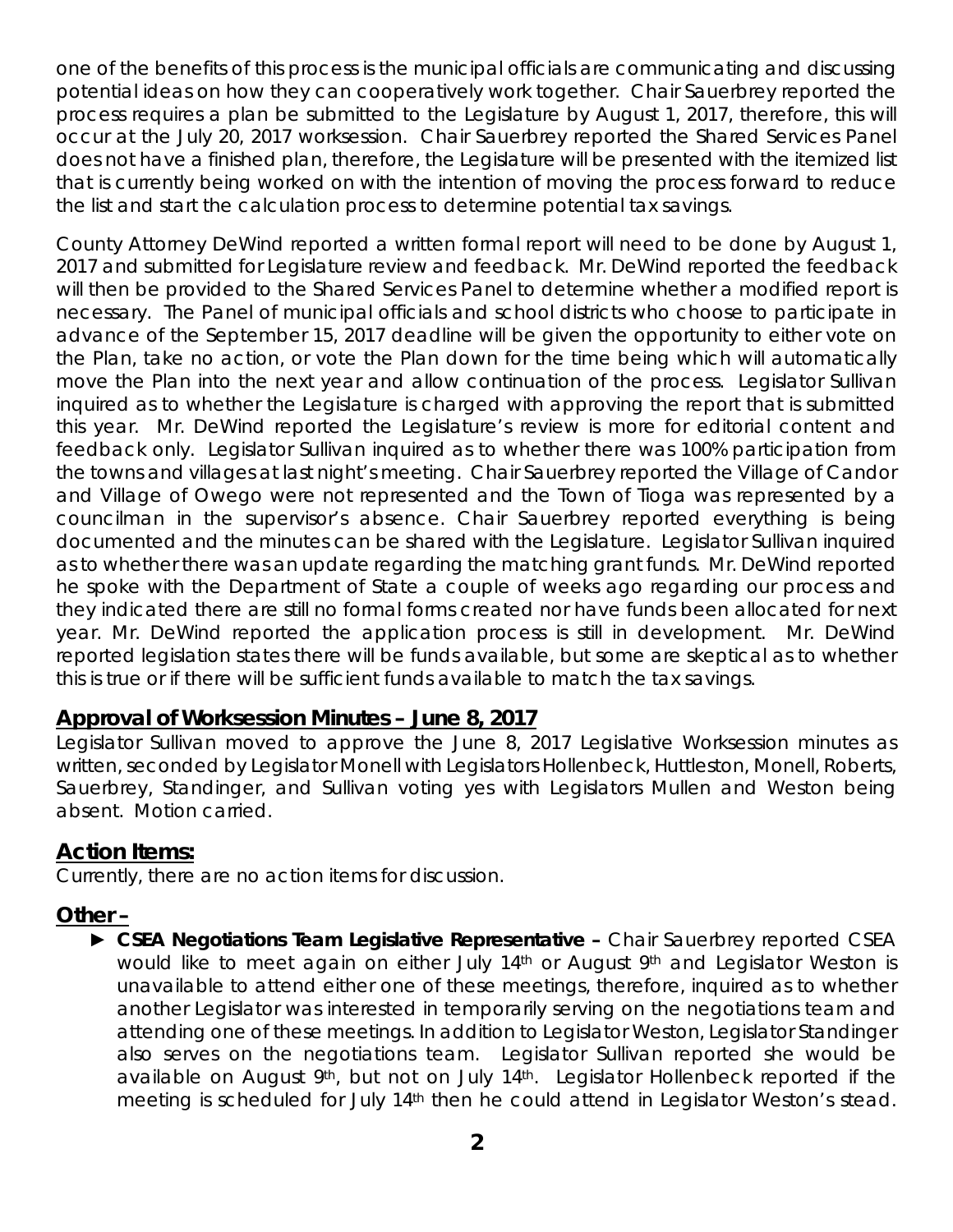Based on the date chosen, Personnel Officer O'Rourke will contact either Legislator Sullivan or Legislator Hollenbeck regarding the meeting details.

- ► *Pharmaceutical Lawsuit Participation –* Chair Sauerbrey inquired as to whether the Legislature was interested in joining with many other counties across the State in a lawsuit against the pharmaceutical companies in regards to the opioid issue. Mr. DeWind reported there are two main law firms; Napoli Shkolnik and Simmons Hanley Conroy that NYS counties are retaining. Mr. DeWind reported the objective of the lawsuit is based on the choice to prescribe opioids and the effect this has had on Medicaid reimbursements, County personnel costs, emergency costs, and a litany of other areas resulting in billions of dollars statewide. Mr. DeWind reported the counties are joining to determine whether there is any compensation that could obtained. Mr. DeWind reported we would be participating in a lawsuit against opioid manufacturers; specifically, ones who provide pain killers where this has opened the door for people to develop an opioid addiction. Mr. DeWind reported this is similar to the tobacco litigation where at the end of the process there could be a fund established to reimburse counties for expenses. Legislator Roberts inquired as to whether there is a cost to participate in the lawsuit. Mr. DeWind reported there is no cost to the County. Mr. DeWind reported if there is a class action settlement then those counties who participated will get some form of settlement to reimburse expenses. Legislator Roberts inquired as to who pays the attorney fees. Mr. DeWind reported this is paid out of the settlement. Legislator Monell inquired in the event there is no settlement then how will they be paid. Mr. DeWind reported this is one of the topics for discussion with the law firm as to how they want to set up the retainer. Currently, these retainers are set up where there is no cost to the municipalities. Mr. DeWind reported if the County is interested in participating we will need to develop a finished product to enter into litigation, which includes identifying and substantiating the expenses and impact to the County related to the opioid addiction such as personnel costs, Medicaid reimbursement, incarceration costs, police activities, etc. Legislator Roberts reported he believes we need to pursue moving forward for the financial benefit of the taxpayers and Legislator Monell concurred. All legislators were in support of Mr. DeWind's pursuit of determining the financial impacts to the County and doing the research with the law firms.
- ► *Sales Tax Extender –* As of yesterday, Chair Sauerbrey reported the Assembly and Senate did not come to an agreement regarding the sales tax extender bill. Chair Sauerbrey reported Ms. Dougherty is doing her due diligence, but she also has contacted the Assemblyman, Senator, and the Governor's representative. Ms. Dougherty reported session ends today and will not convene until the Fall, which results in requesting a waiver of 90 days from the NYS Taxation and Finance Department. This needs to be done 90 days before the established deadline of December 1, 2017, which will result in a short timeframe to obtain the waiver. Ms. Dougherty reported this affects all 53 counties.
- ► *E911 Surcharge Local Law –* Ms. Dougherty reported E911 Surcharge Local Law will also be discussed in the Public Safety Committee, but wanted to address the process. Ms. Dougherty reported the County has an established local law regarding the E911 Surcharge (.30 cents), however, the State is informing counties with local laws that they need to be rescinded and replaced with a new local law. Ms. Dougherty reported the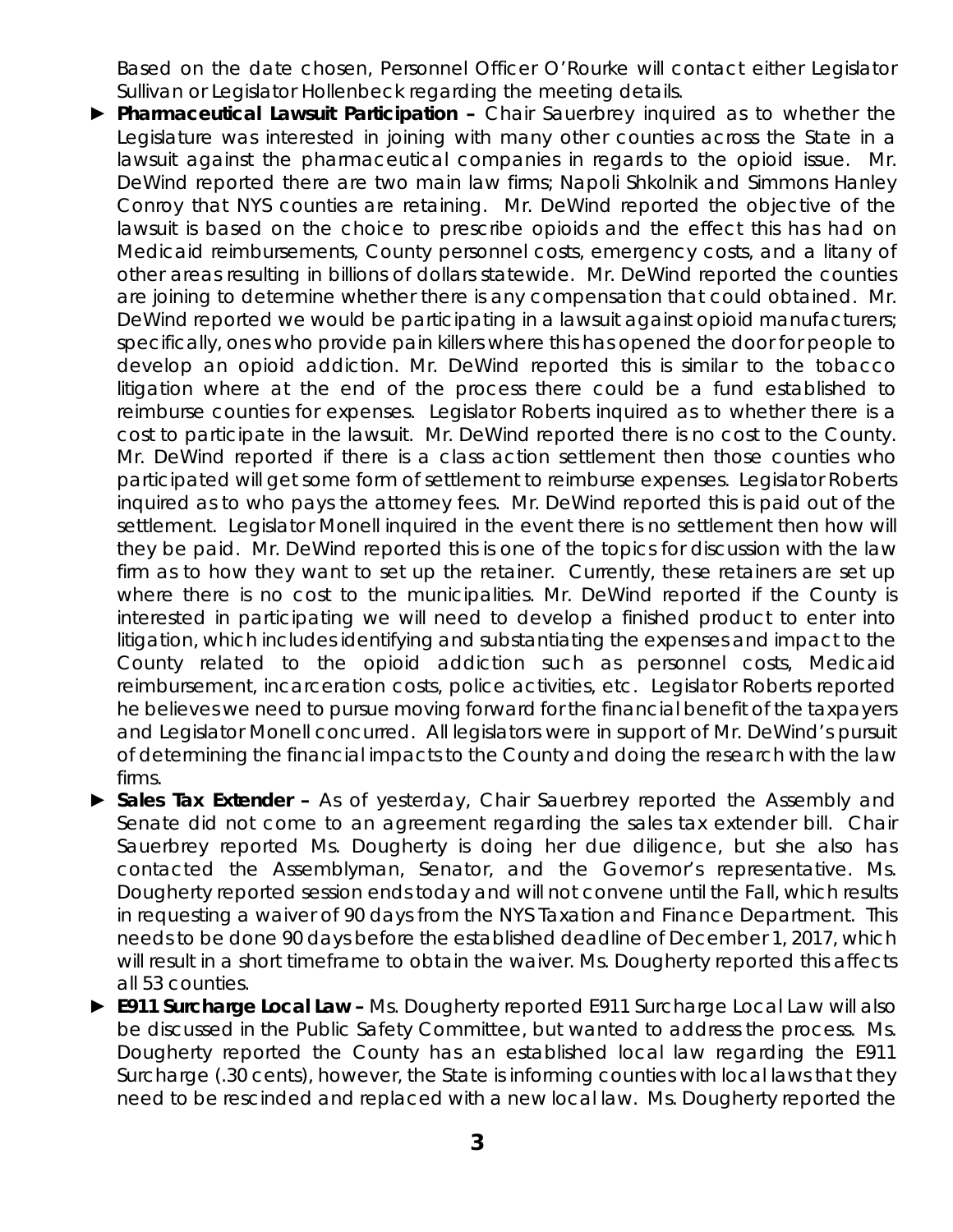option is available to include pre-paid and burner phones. Ms. Dougherty reported she prepared the local law and forwarded to the Treasurer's Office, Law Dept., and Sheriff's Office for review. Ms. Dougherty reported this involves a significant amount of money that funds the Sheriff's Office E911 system that we could potentially lose if we do not follow the procedure for rescinding and replacing the local law. Ms. Dougherty reported the public hearing is tentatively set for August with adoption of local law to follow in September.

► *2018 Budget Guidelines –* Chief Accountant/Budget Officer Hollenbeck distributed copies of the suggested guidelines to the legislators for review/discussion. Ms. Hollenbeck reported she is conducting a Budget 101 Refresher Training in Munis next week and currently has 20 people enrolled in this training. Ms. Hollenbeck reported next week is the Leader's Meeting where she would like to discuss and distribute these guidelines to the Department Heads providing they are acceptable to the Legislature.

Ms. Hollenbeck reviewed a few of the bulleted guidelines:

- *0% Increase in Local Share for County -* Ms. Hollenbeck reported she is aware that some of the Departments will not be able to comply with this guideline due to State funding cuts and additional costs such as Raise the Age. Legislator Monell reported this guideline has been suggested in the past and for those departments that are unable to comply they will need to present their situation to the Legislature.
- *Decrease in Budgetary Accounts that Historical Data Does Not Support* Ms. Hollenbeck reported all Departments should be doing this, but wanted to specifically note this in the guidelines as this pertains to unspent funds in Departmental budgets. Ms. Hollenbeck reported she has been working to close this gap over the past couple of years and will continue to do so.
- *Maintain or Decrease Amount Appropriated from Fund Balance*  Legislator Sullivan inquired as to whether this guideline has been stated in the past. Ms. Hollenbeck reported the County has always tried to decrease the amount of fund balance dependence. Ms. Hollenbeck reported the public budget message has been fairly consistent that Departments should not rely on the fund balance. In addition, Ms. Hollenbeck reported some of the fund balance is restricted as the funds are dedicated to reserve accounts.

Chair Sauerbrey reported the Succession Planning Committee continues to meet and is interested in requesting a small amount of funds be added to the Personnel's 2018 budget for educational purposes. Ms. Hollenbeck reported she would like to request that all new initiatives go through the Department's Legislative Committee prior to budget submission, as well as including supporting documentation attached to their budgets.

Ms. Dougherty inquired as to whether Ms. Hollenbeck will be providing guidelines to the Departments regarding software/hardware needs and utilization of the reserve accounts versus adding these expenses in their Departmental budgets. Ms. Hollenbeck reported she does not promote software/hardware purchases and use of these capital reserves. Ms. Hollenbeck reported the process requires Departments with software/hardware needs to go through IT for these types of purchases, as the IT